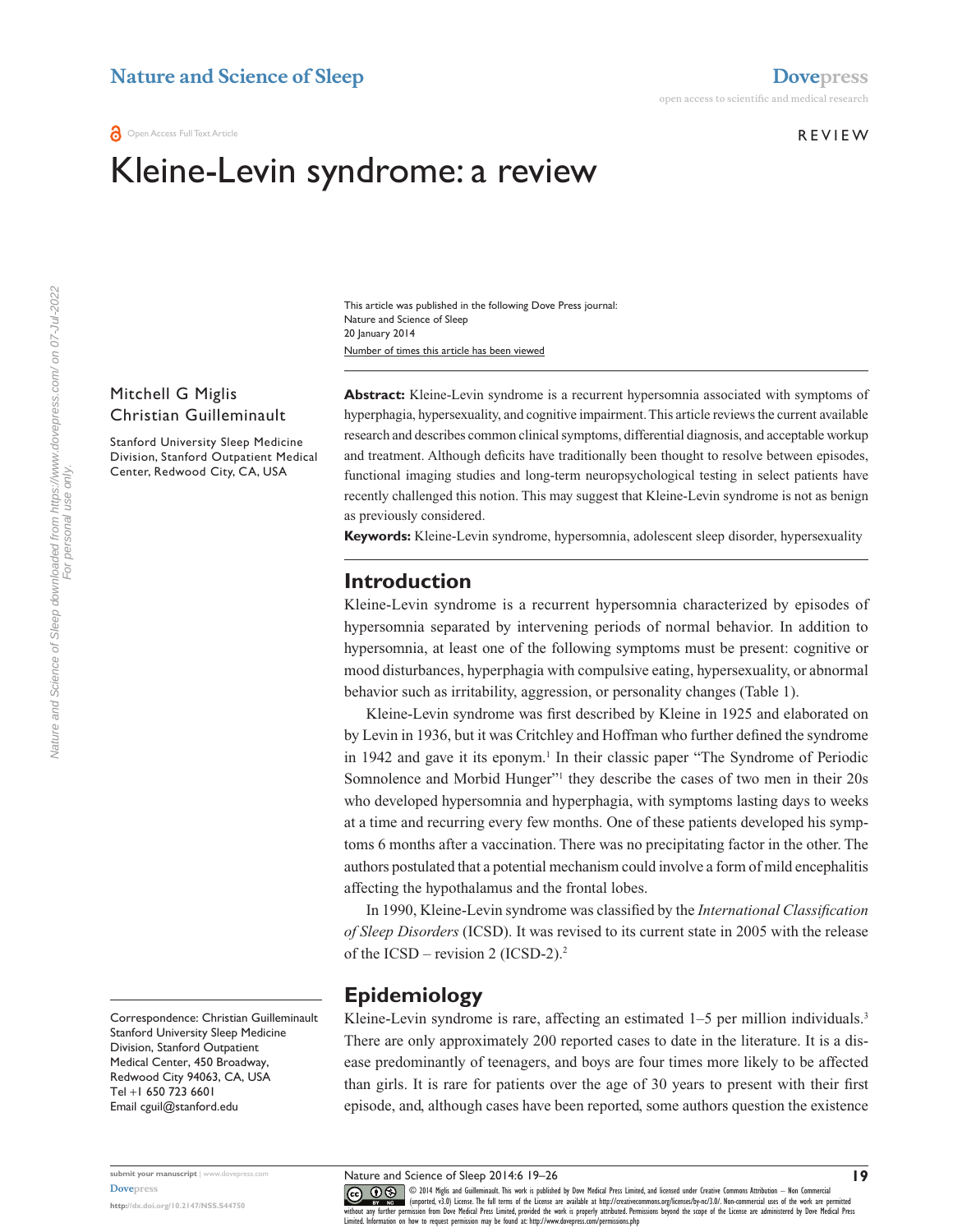**Table 1** Diagnostic criteria for recurrent hypersomnia and Kleine-Levin syndrome (ICSD-2)

#### **Recurrent hypersomnia**

- Recurrent episodes of excessive daytime sleepiness lasting for 2 days to 4 weeks
- Episodes recur at least once per year
- Alertness, cognitive function and behavior are normal between episodes
- Hypersomnia is not explained by another sleep, medical, neurological, or psychiatric disorder, medication use, or substance abuse

#### **Kleine-Levin syndrome**

In addition to the recurrent hypersomnia criteria, the patient should also have at least one of the following

- Cognitive abnormalities ex confusion, derealization, hallucinations
- Abnormal behavior irritability, aggression
- Hyperphagia
- Hypersexuality

**Abbreviation:** ISCD-2, International Classification of Sleep Disorders – revison 2.

of an adult-onset form of the disease. In a collection of 239 patients, the median age of onset was 15 years in both males and females, with an age range of 4–80 years in males and 4–69 years in females.<sup>4</sup> Prevalence is slightly higher in the Ashkenazi Jewish population.<sup>3</sup>

Overall, 5% of cases have been reported within family members,<sup>5</sup> suggesting some degree of increased genetic susceptibility; however, no genetic abnormality has been yet identified. Two cases of monozygotic twins with Kleine-Levin syndrome have been described.<sup>6,7</sup> In these cases, both sets of twins were positive for the DQB1\*0302/\*0601 allele.

In a large cohort of 108 patients diagnosed with Kleine-Levin syndrome, 25% had a complicated birth history and 15% had some degree of developmental delay.<sup>5</sup> The significance of this is unclear, and, while some authors have theorized that such perinatal insults may predispose certain individuals to develop the disease later in life, there is no clear evidence to support this.

### **Clinical presentation**

The symptoms of Kleine-Levin syndrome are characterized by their intermittent and periodic nature. During episodes, patients complain of excessive daytime sleepiness, despite sleeping anywhere from 12 to 21 hours per day. While awake, patients are often apathetic and report impairment in communication, concentration, and memory.

The classic triad of hypersomnia, hyperphagia, and hypersexuality is not always present. In fact, in one large case series, only 45% of patients presented with all three symptoms.<sup>8</sup> More commonly, patients exhibit some form of cognitive impairment. Many patients report a feeling of

derealization or "déjà vu" during episodes, as if they are in a dream-like state or experiencing life outside of their own bodies. In our experience this is the most common symptom next to hypersomnia. Altered perception, such as temperature sensation, has also been reported, as has pain insensitivity.<sup>5</sup>

Patients tend to eat compulsively and in large amounts. They favor sweets and will eat almost everything that is presented to them. Hypersexuality is seen more frequently in boys than in girls and takes the form of increased sexual drive, sexual comments, unwanted sexual advances, and frequent masturbation. Repetitive or compulsive behaviors are also common. Patients may become aggressive, especially if they are prevented from eating. Verbal outbursts may take the form of rude, offensive, and sexually charged language. Many patients are ashamed of their actions once the episode resolves and they revert to their normal behavior, and, as a result, may be hesitant to discuss their symptoms. Patients may also experience partial amnesia to the episodes.

Patients often withdraw from social interaction, and transient depression and anxiety can occur. As a result, patients are often misdiagnosed with psychiatric conditions, especially early in the disease course. Suicidal ideation and suicide attempts, while rare, have been reported.<sup>5</sup> It is unclear if these cases represented true Kleine-Levin syndrome or were in fact cases of atypical depression. Nonetheless, the caregiver should be aware of this possibility and monitor the patient closely for any signs of suicidal behavior. In our experience, if this does occur, it seems to occur more frequently toward the end of an episode.

Patients may be difficult to wake in the early stages of the symptomatic period; however, toward the end of the episode they may appear to be simply resting or awake with their eyes closed. Some sleep studies have demonstrated that, if allowed to sleep at least 12 hours, patients with Kleine-Levin syndrome will spend a good portion of this time awake with their eyes closed in a state more akin to apathy than to sleep.9

Episodes progress fairly rapidly from time of onset and reach their peak symptomatic period within 24 hours. The episodes themselves usually last between 1 and 3 weeks,<sup>3</sup> with a cycle length (time from onset of one episode to the onset of the next) of 60 to 100 days.<sup>4</sup> Toward the end of an episode, the patient may complain of insomnia, and, once the symptoms have resolved completely, a state of profound relief and elation may occur, sometimes bordering on hypomania.

**20**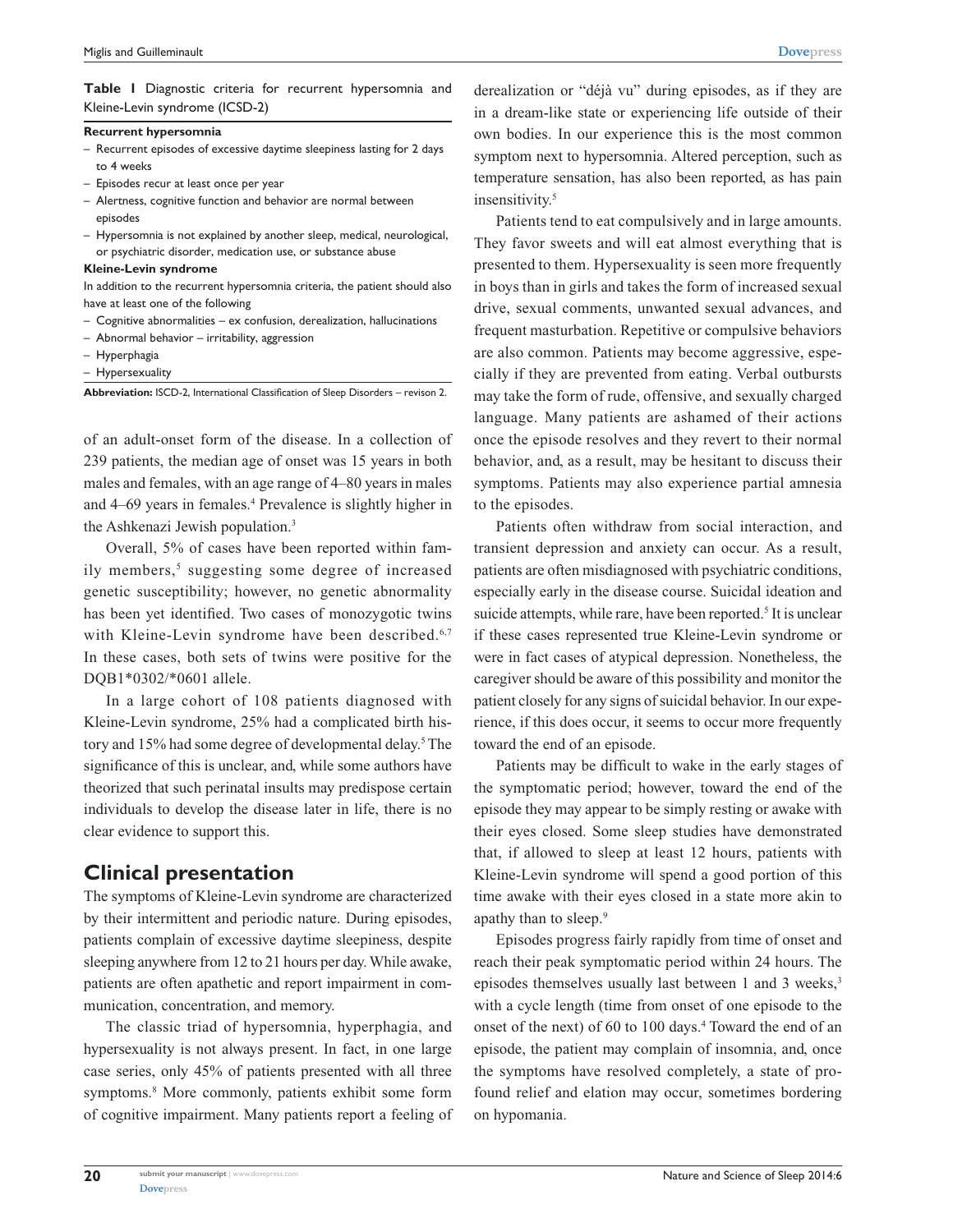Patients often report a triggering event prior to the onset of symptoms. Of all the reported triggers, infection and fever are by far the most common;<sup>10</sup> alcohol intake, sleep deprivation, vaccination, head trauma, and dental anesthesia have also been reported.11–13

Kleine-Levin patients frequently exhibit difficulty with communication, executive functioning, and working memory. While deficits have been classically thought of as transient in nature, recent evidence indicates that some patients may exhibit long-term memory deficits<sup>14</sup> and visuospatial dysfunction.12 Patients may also report migraine headaches, even if they have no prior history of migraines. Transient autonomic dysfunction has been reported in several cases.16

Reoccurrences vary in frequency. Episodes tend to recur more often toward the beginning of symptom onset, often several times in the course of a single year. As the disorder progresses and the patient ages, the cycle length increases; however, rarely does it extend beyond a year. Symptoms tend to wane in severity as the disorder progresses and eventually spontaneously resolve in patients with adolescent onset. In patients with adult onset, the disorder is less likely to resolve. In one large series, the median duration of symptoms was 13.6 years.17 Longer duration was associated with male sex, the presence of hypersexuality, and adult onset of symptoms (greater than 20 years of age). Tables 2 and 3 list some of the key clinical points discussed.

### **Differential diagnosis**

The clinician must rule out any other contributing medical, neurological, sleep, or psychiatric disorder, as well as any contributing medication or substance use. A proper neurological examination should be performed in all patients, including fundoscopic inspection to evaluate for signs of increased intracranial pressure.

Atypical depression is by far the most common initial diagnosis in these patients. However, unlike true depression, mood changes in Kleine-Levin syndrome tend to manifest acutely at symptom onset and disappear abruptly once the episode has resolved. If patients do experience psychotic symptoms such as delusions or hallucinations, they are

**Table 2** Common symptoms in patients with Kleine-Levin syndrome

- Apathy
- Disinhibition and hypersexuality
- Compulsive hyperphagia
- Altered perception and temperature sensation

#### **Table 3** Kleine-Levin syndrome: key clinical points

- Symptoms of depersonalization and sensory disturbances are more common than disinhibition
- Hypersexuality is much more common in men than women
- Peak symptomatic period occurs within 24 hours and lasts anywhere between 1 and 3 weeks
- Recurrences vary in frequency but typically occur every 2–3 months
- Common triggers include infection, fever, alcohol intake, sleep deprivation, vaccination, menses, and head trauma
- Episodes tend to wane in frequency and severity as the disease progresses
- Depression and anxiety are common
- Most patients are amnestic to the episodes
- Patients may report persistent memory deficit

short-lived and parallel the duration of the symptomatic period.

Other forms of primary hypersomnia should be considered. Vivid dreaming can occur in Klein-Levin syndrome, as can hypnagogic and hypnopompic hallucinations. Sleep paralysis, rapid eye movement (REM) behavior disorder, and cataplexy are not features of Kleine-Levin syndrome and, if present, should prompt the clinician to consider an alternative diagnosis of narcolepsy.

Sleep disordered breathing should be considered in any patient with excessive daytime sleepiness, even if initially episodic in nature, and the examination should include evaluation of the nasal airway and oropharynx to assess for any sites of potential airway obstruction. If present, a polysomnogram should be performed.

Menstruation-related hypersomnia is a rare form of recurrent hypersomnia that may also be considered in the differential.<sup>18</sup> There is some thought that this condition may represent a variant of Kleine-Levin syndrome; however, several key distinctions must be noted. Most importantly, the symptoms of disinhibition and cognitive impairment seen in Kleine-Levin patients are less frequent in those with menstruation-related hypersomnia. In addition, while patients with menstruation-related hypersomnia may experience multiple episodes per year concurrent with their menstrual cycle, rarely do patients with Kleine-Levin syndrome experience more than two to three episodes a year.

The differential diagnosis also includes drug or alcohol use, temporal lobe epilepsy, Klüver-Bucy syndrome secondary to bilateral temporal lobe lesions, mass lesions, metabolic encephalopathies such as mitochondrial disease or urea cycle defects, Lyme disease, and acute intermittent porphyria.

Workup should include a urine or serum drug screen, basic metabolic panel, urine and serum assays to test for

<sup>–</sup> Hypersomnia

<sup>–</sup> Derealization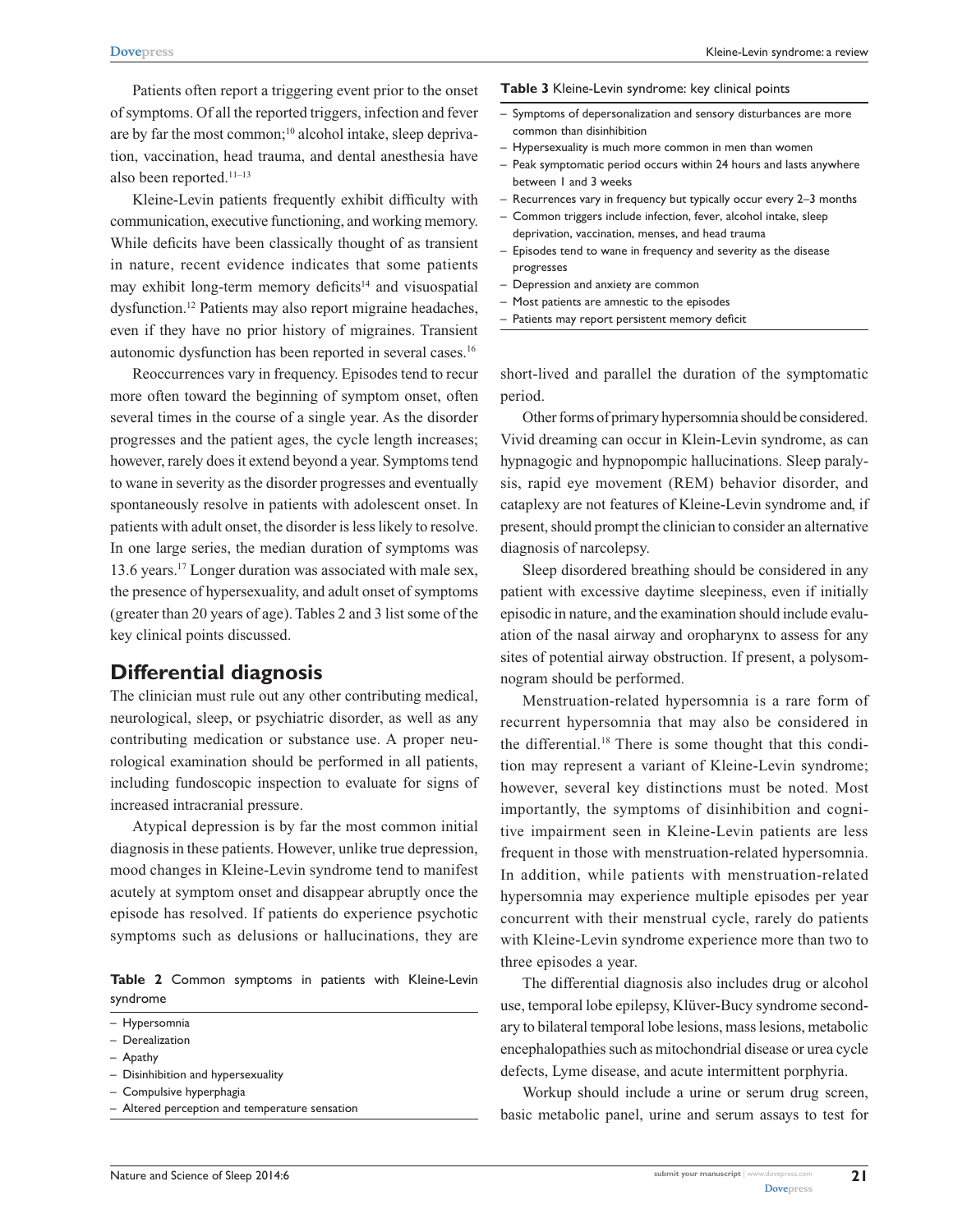inborn errors of metabolism, folate and B12 levels, Lyme serology, and, if clinically indicated, urine porphobilinogen. Imaging studies such as magnetic resonance imaging (MRI) are performed to rule out structural or vascular lesions, and an electroencephalography (EEG) can be performed to help rule out complex partial seizures. Lumbar puncture may be considered to rule out meningitis, especially if the patient is febrile on presentation. With the exception of the EEG, which may demonstrate generalized or frontotemporal slowing if performed during an episode, the above workup is frequently normal, and patients are often given a psychiatric diagnosis until several episodes are noted and the patient is referred to a physician who is familiar with the diagnosis of Kleine-Levin syndrome. Table 4 lists some of the diagnoses that should be considered.

# **Etiology**

The etiology of Kleine-Levin syndrome is unknown. Many patients report a prodromal flu-like illness or upper respiratory tract infection (URI). In a recent study in Taiwanese patients, a significant correlation was found between Kleine-Levin episodes and preceding URI symptoms.<sup>10</sup> The authors in this study reported that 96.6% of first episodes of Kleine-Levin syndrome occurred after URI symptoms, fever, or encephalitis. Recurrent events were triggered by infection (65%), fever (20%), psychological events/stress (5%), and sleep deprivation (5%). There was no association with vaccinations. No seasonal variation was found.

As is the case in narcolepsy with cataplexy, an autoimmune mechanism has been suggested; however, the evidence is much less robust in Kleine-Levin syndrome. The DQB1-0201 haplotype was found to be twice as frequent in a controlled study of 30 European patients;<sup>19</sup> however, this has not been replicated in larger patient populations.8

#### **Table 4** Differential diagnosis

- Medication or substance use
- Primary psychiatric illness (ie, atypical depression, bipolar disorder)
- Sleep disordered breathing
- Narcolepsy
- Menstruation-related hypersomnia
- Complex partial seizures
- Klüver-Bucy syndrome (bilateral temporal lobe lesions)
- Metabolic encephalopathies
- Herpes simplex virus encephalitis
- Lyme disease

**22**

– Intermittent porphyria

# **Polysomnography and electroencephalography**

EEG demonstrates generalized slowing of drowsiness in up to 70% of cases during episodes.20 Polysomnography (PSG) is for the most part unremarkable. In one study, PSG performed toward the first half of the symptomatic period demonstrated a decrease in slow wave sleep, and PSG performed toward the second half of the symptomatic period demonstrated a decrease in REM sleep.<sup>21</sup> The quantifiable decrease in slow wave sleep during the first half was greater than the decrease in REM during the second half. Overall sleep efficiency was poor. Multiple sleep latency tests were then performed on a handful of these patients. There was no significant difference in either mean sleep latency or the number of sleep onset REM periods between symptomatic and asymptomatic periods.

# **Serum and cerebrospinal fluid analysis**

Serological markers of inflammation are normal during episodes. There were no abnormalities identified on serum and cerebrospinal fluid (CSF) analysis in a series of four Kleine-Levin patients.22 CSF hypocretin-1, which is low or deficient in patients with narcolepsy with cataplexy (less than 110 pg/mL), is within the normal range in Kleine-Levin patients. However, levels were slightly lower during episodes than between episodes, although still within the range of normal. This was corroborated in a more recent sample of 42 patients.23 In this study, Kleine-Levin patients had lower hypocretin levels during episodes than matched controls. In addition, these levels increased during the recovery period between episodes, leading the authors to postulate that hypocretin may play some role in the pathophysiology of Kleine-Levin syndrome. At the moment, however, CSF hypocretin has no clinical value in the diagnosis of Kleine-Levin syndrome.

### **Imaging**

Brain morphology is typically normal on MRI and computed tomography (CT), although cortical and cerebellar atrophy has been reported in one adult patient.<sup>24</sup> Atrophy may be more common in adult patients as well as those with longstanding disease; however, this has not been systematically studied. Functional imaging, on the other hand, has been more recently utilized and is frequently abnormal in Kleine-Levin patients. Several studies utilizing single photon emission CT scanning during patients' symptomatic periods have demonstrated hypoperfusion in the thalamus, hypothalamus, temporal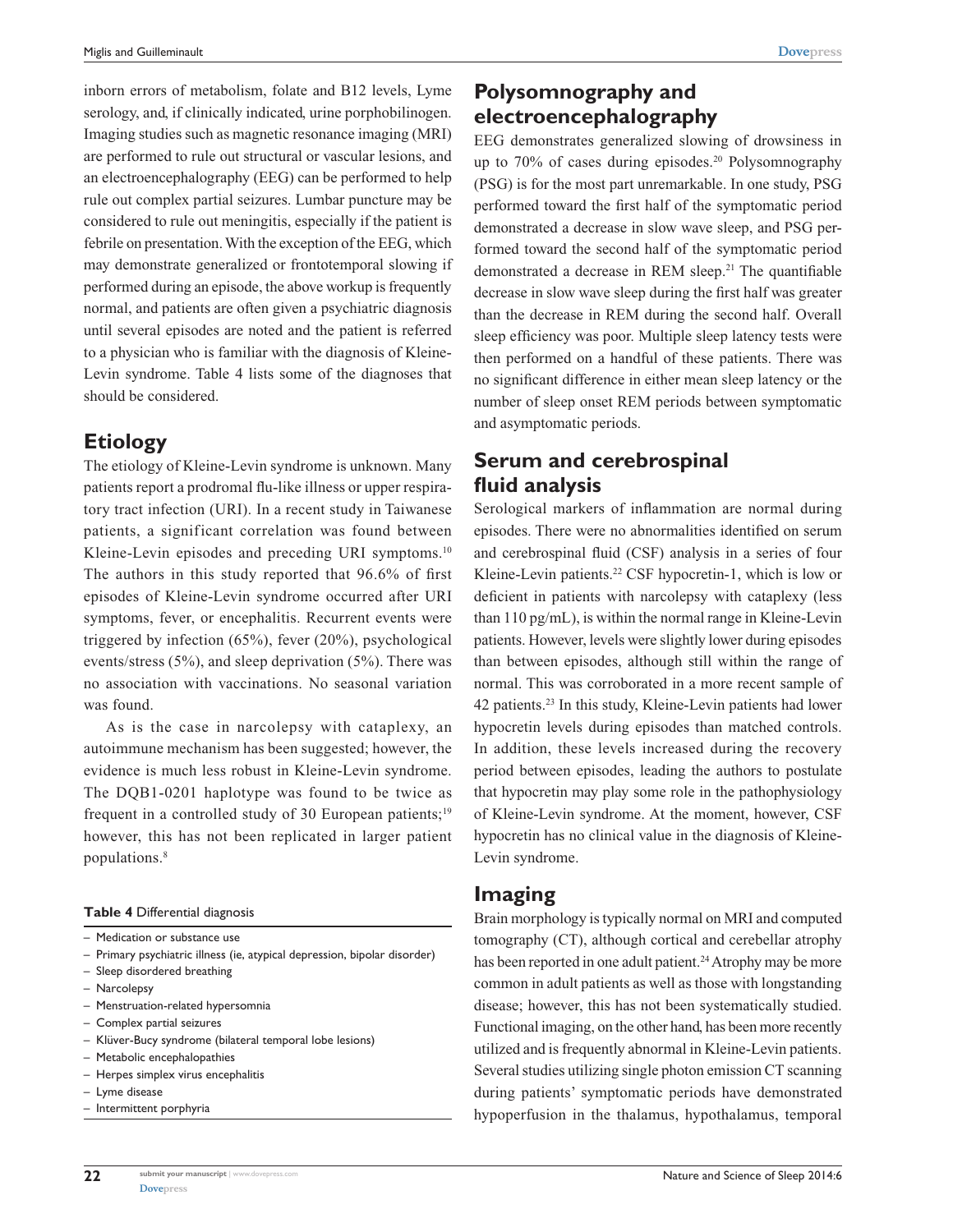lobes, orbitofrontal and parasagittal frontal lobes, and, less commonly, the basal ganglia and occipital regions.<sup>24–27</sup> Thalamic hypoperfusion has been the most consistent finding in these studies when patients are examined during their symptomatic period. Once patients revert to their normal behavior, the thalamic hypoperfusion seems to resolve, while residual hypoperfusion persists in other brain locations.<sup>23</sup>

Fludeoxyglucose-positron emission tomography scanning has demonstrated asymmetric hypometabolism in the thalamus and hypothalamus.28 Researchers have also demonstrated reduced dopamine binding potential in the striatum during the symptomatic period.29

In patients with recurrent episodes, there is evidence that these imaging abnormalities may persist even after other symptoms resolve. Several studies have demonstrated persistent hypoperfusion in the mesial temporal lobe, frontal lobe, and basal ganglia of Kleine-Levin patients during asymptomatic periods.30,31 These deficits are more common in patients with longstanding disease.

It is conceivable that the temporal lobes abnormalities may correlate with memory deficits, the thalamic abnormalities with hypersomnia and circadian rhythm dysfunction, the orbitofrontal and anterior parasagittal areas abnormalities with the behavioral symptoms observed (apathy, disinhibition, aggression, hyperphagia, hypersexuality), and the mesial temporal abnormalities with the prominent sensation of derealization; however, these correlations have not been systematically evaluated.

Functional MRI studies and magnetic resonance spectroscopy studies have demonstrated a significant negative correlation between thalamic functional MRI-activity and thalamic *N*-acetylaspartic acid-concentration in Kleine-Levin patients while performing tasks involving working memory,<sup>32</sup> suggesting increased effort in the Kleine-Levin syndrome patients upon performing the task. Working memory is important in the temporary storage and manipulation of information and is fundamental to many higher order processes such as comprehension, communication, visuospatial processing, and problem solving. All of these functions are significantly impaired in Kleine-Levin patients during episodes.<sup>33</sup> It has been suggested that the thalamus is intricately involved in regulating working memory circuits.34

All of these studies add to the growing body of literature that supports the concept of a disorder affecting multiple areas of the brain in both cortical and subcortical regions. The earlier notion that Kleine-Levin syndrome is simply a disorder of the hypothalamus is no longer supportable in light of this current evidence. In addition, several studies have demonstrated that deficits can persist long after the symptomatic period has ended, leading to long-term neuropsychological impairment.

### **Neuropsychological testing**

The deficits in working memory that patients frequently exhibit during episodes can manifest as impairment in immediate and delayed verbal and visual recall.<sup>15</sup> These deficits have been quantified in studies utilizing the Wechsler Memory Scale, on which Kleine-Levin patients typically perform poorly.<sup>35</sup> These memory impairments may persist long after resolution of an episode, even after perceived resolution of the disorder itself. In one patient with asymmetric frontotemporal hypoperfusion as demonstrated on single photon emission computed tomography scanning performed during an episode, short-term verbal and visual memory deficits were present 6 years after his final symptomatic period.<sup>35</sup> In this particular series of patients, the duration of illness ranged from 2.5 to 9 years. Table 5 reviews ancillary testing in Kleine-Levin syndrome.

### **Autopsy**

There are few reported autopsy cases in the literature. Inflammatory infiltrates were observed in the hypothalamus in two patients $36,37$  and in the thalamus in two patients.  $36,38$ One patient demonstrated only mild hypopigmentation of the substantia nigra.39

#### **Table 5** Ancillary testing in Kleine-Levin syndrome

- Electroencephalography (EEG): generalized slowing in up to 70% of cases during episodes.
- Polysomnography (PSG): typically normal. If performed toward the beginning of an episode, a decrease in slow wave sleep may be observed; if performed toward the end of an episode, a decrease in rapid eye movement (REM) sleep may be observed.
- Multiple sleep latency tests (MLST): typically normal.
- Routine blood work, including inflammatory markers: normal.
- Lumbar puncture: normal cell count, protein and glucose. Cerebrospinal fluid hypocretin may be lower during episodes, however still within the normal range.
- Magnetic resonance imaging (MRI): normal.
- Single photon emission computed tomography: hypoperfusion in the thalamus, hypothalamus, temporal lobes, orbitofrontal and parasagittal frontal lobes, and, less commonly, the basal ganglia and occipital regions. Hypoperfusion may persist in the mesial temporal lobe, frontal lobe and basal ganglia during asymptomatic periods.
- Neuropsychological testing: impairment in working memory during episodes. Persistent deficits in immediate and delayed, verbal and visual recall in some individuals.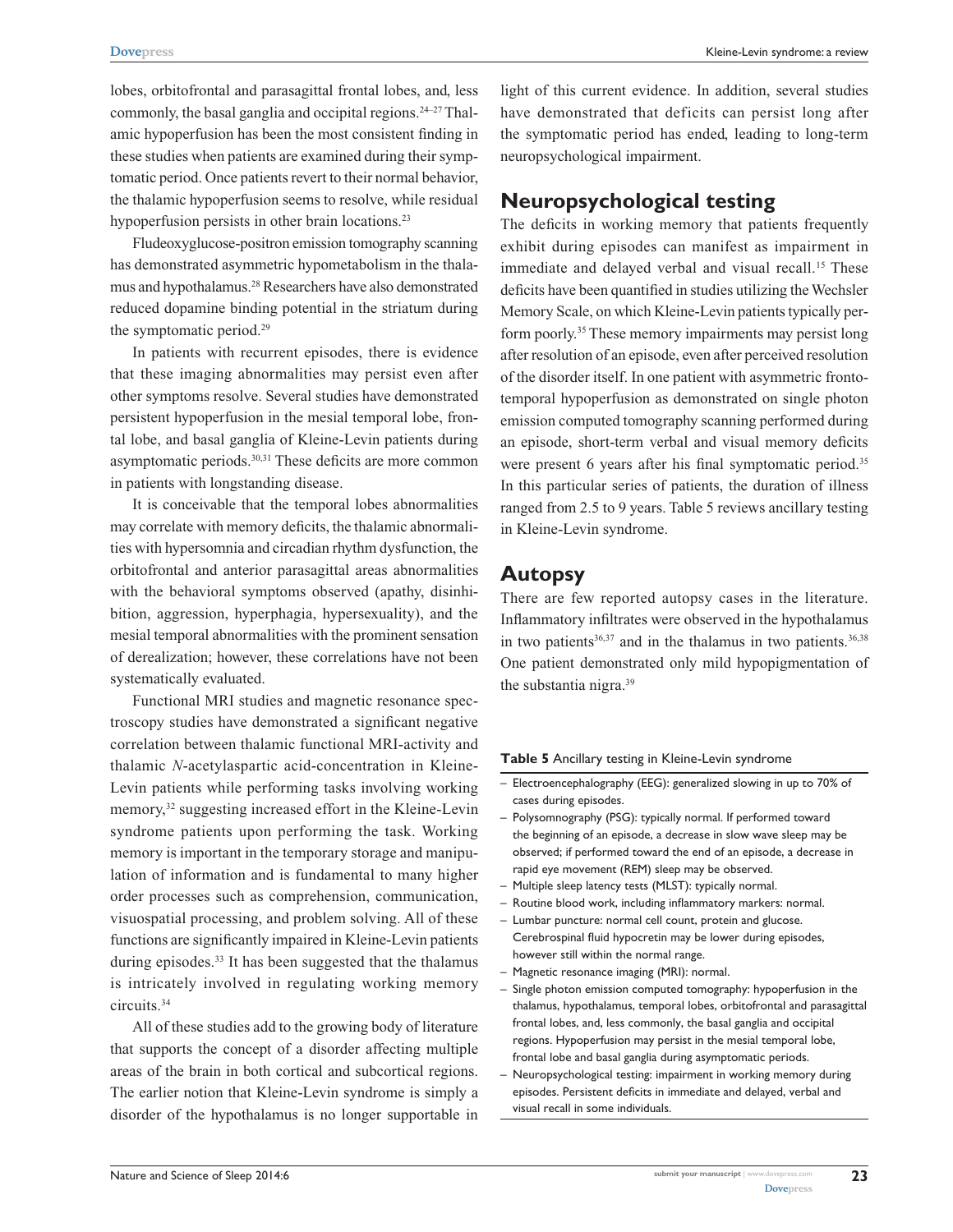### **Treatment**

No medication has been convincingly demonstrated to be efficacious in the treatment of Kleine-Levin syndrome. Unless the episodes are particularly severe, the best treatment is supportive. Educating parents and refraining from aggressive treatment is often the recommendation of choice. The patient should be allowed to rest at home in a safe and comfortable environment. School and work activities should be postponed or adjusted until the symptoms have resolved. The patient should not be allowed to wander unattended, drive a car, or operate heavy machinery. Symptoms of depression or anxiety should be monitored closely and treated if present.

Stimulants may be beneficial for symptomatic treatment if utilized early in the symptomatic cycle. Modafinil (Teva Pharmaceutical Indsutries Ltd., Fraser, PA, USA), has been reported to ameliorate symptoms in some reports.<sup>19,40,41</sup> It should be noted that, while stimulants may reduce the duration of the symptomatic period, they do not reduce recurrence rate. In addition, there are some reports of stimulant-induced paradoxical agitation.42 If this does occur, it is more likely to occur if medication is taken toward the end of an episode, when patients are less apathetic and more easily agitated. Antipsychotics such as risperidone have been used for prolonged psychotic symptoms.8,17 Benzodiazepines may be used for treatment of anxiety. In one series, amantadine had reported effect as a prophylactic agent, discontinuing episodes in 42% of patients when administered on the first day of symptoms.<sup>8</sup>

Lithium has also been proposed as a preventative agent; $43$ however, quality evidence is lacking. It is often difficult to exclude depression in the patient populations examined and the results of these studies should be interpreted with caution. It is worth noting that only lithium had a reported response rate significantly higher than medical abstention (odds ratio  $=3.8$ ,  $P=0.02$ ).<sup>17</sup> On the other hand, the Taiwan group has tried lithium on a long-term basis in their adolescent population and were unable to obtain control or reduce recurrence rate at 2-year follow-up (YS Huang, personal communication, August 2013).

Other mood stabilizers and antiepileptics studied have included valproic acid,<sup>44</sup> carbamazepine,<sup>45</sup> phenytoin, gabapentin,46 and lamotrigine. None of these have consistently demonstrated significant benefit. Antidepressants including tricyclics, selective serotonin reuptake inhibitors, and serotonin-norepinephrine reuptake inhibitors have not been shown to have any prophylactic effect either. One patient with refractory symptoms has been reported to show a favorable response to sodium oxybate.<sup>47</sup> It should be stated that none of the drug trials have been double-blinded or placebo controlled. In fact, this led the authors of a recent Cochrane Review to withhold recommendation of any of the medications utilized in the treatment of Kleine-Levin syndrome.<sup>48</sup> Out of 257 studies initially identified, 31 had the potential to be included. Ultimately, none of these studies met the eligibility criteria for inclusion. Table 6 lists some of the treatment options discussed.

### **Summary and future directions**

Kleine-Levin syndrome is a fascinating periodic hypersomnia whose underlying etiology remains to be elucidated. Key symptoms include hypersomnia and cognitive impairment. The classic triad of hypersomnia, hyperphagia, and hypersexuality is not always present. Derealization is a prominent component.

Although an autoimmune mechanism has been suggested, there are likely heterogeneous factors at play in certain susceptible individuals. When combined with a precipitating event such as a minor infection, a transient multifocal encephalopathy ensues. It has been proposed that such a precipitating event may lead to transient permeability of the blood–brain barrier, thus predisposing these individuals to recurrent events. An animal model would add much to the understanding of the underlying pathophysiology. This is yet to be developed and should be considered in future research.

While several familial cases have been identified, genetic studies have been thus far unrevealing. The association with a specific human leukocyte antigen genotype has not been

#### **Table 6** Treatment of Kleine-Levin syndrome

#### **A. Supportive**

- 1. Allow patient to rest at home under supervision in a safe and comfortable environment.
- 2. Postpone or adjust school and work activities to accommodate long sleep times.
- 3. Do not allow the patient to wander unattended or to operate a car or heavy machinery.
- 4. Monitor for symptoms of depression or anxiety.
- 5. Between episodes, maintain consistent sleep-wake schedules, avoid alcohol and sick contacts.
- **B. Medication**
- 1. Consider amantadine if patient presents in the early stages of an episode.
- 2. Consider modafinil for excessive daytime sleepiness in the early symptomatic period.
- 3. Consider short-term course of an antidepressant, mood stabilizer, anxiolytic or antipsychotic for psychiatric symptoms.

**Note:** Modafinil, Teva Pharmaceuticals Indsutries Ltd., Frazer, PA, USA.

**24**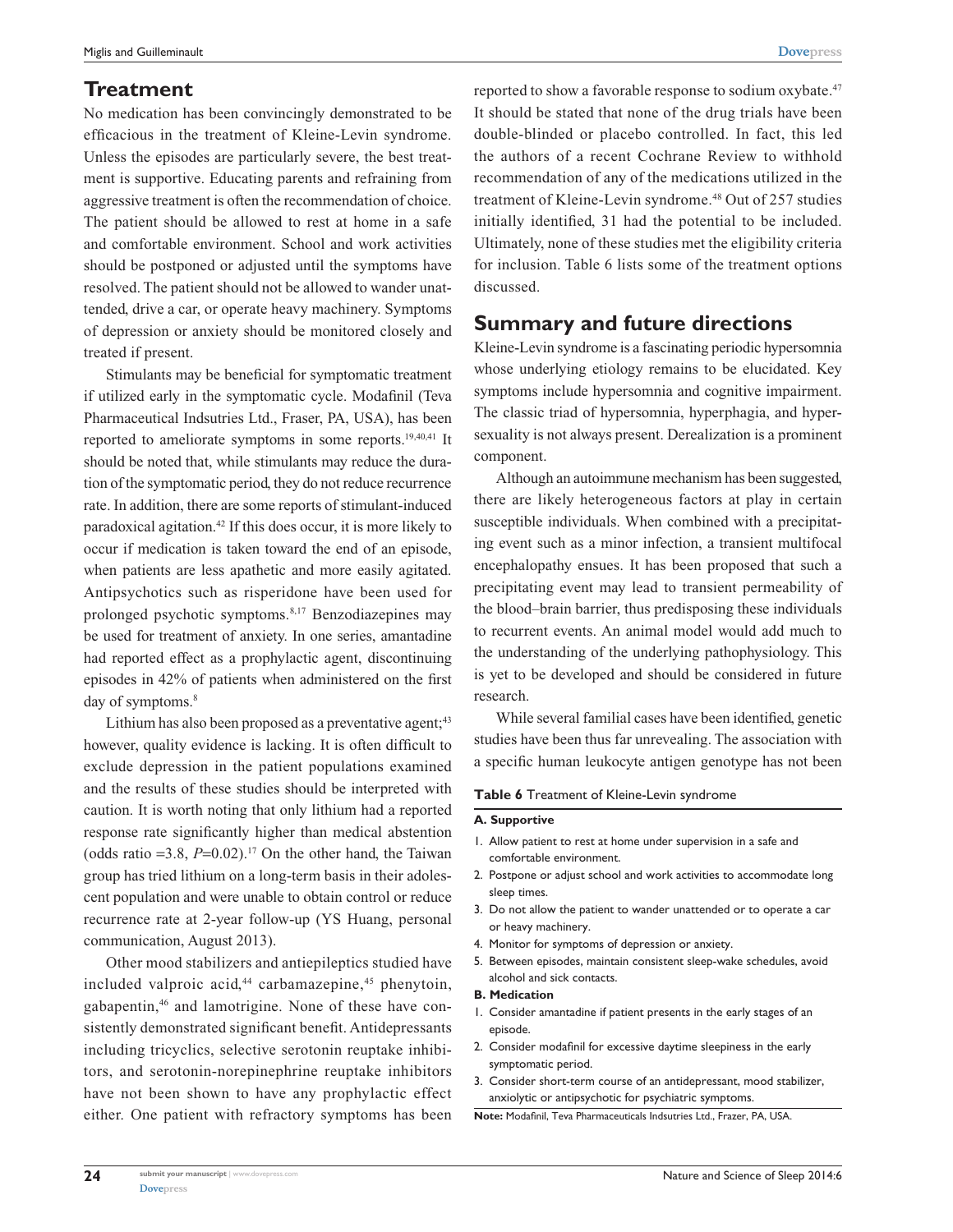consistently demonstrated. Genomic mapping studies and linkage analyses should be considered using known familial cases in attempts to investigate a possible genetic basis for this disease.

Kleine-Levin syndrome, while rare, is often misdiagnosed or unrecognized, and should be considered in any teenager presenting with recurrent episodes of hypersomnia concurrent with cognitive changes, depersonalization, or disinhibition. Atypical depression and substance use must be ruled out before a diagnosis of Kleine-Levin is considered. Treatment is generally supportive, though certain stimulant medications such as modafinil may help to alleviate symptoms if utilized early in the symptomatic period. Although deficits have traditionally been thought to resolve between episodes, functional imaging studies and long-term neuropsychological testing in select patients have more recently challenged this notion. This suggests that Kleine-Levin syndrome is not as benign as previously considered. More long-term follow-up studies are needed, with special emphasis on residual neuropsychological impairment and the risk factors involved in these patients.

### **Disclosure**

The authors report no conflicts of interest in this work.

### **References**

- 1. Critchley M, Hoffman H. The syndrome of periodic somnolence and morbid hunger (Kleine-Levin syndrome). *Br Med J*. 1942;1: 137–139.
- 2. American Academy of Sleep Medicine. *International Classification of Sleep Disorders: Diagnostic and Coding Manual*. 2nd ed. Westchester, IL: American Academy of Sleep Medicine; 2005.
- 3. Frenette E, Kushida CA. Primary hypersomnias of central origin. *Semin Neurol*. 2009;29(4):354–367.
- 4. Billiard M, Jaussent I, Dauvilliers Y, Besset A. Recurrent hypersomnias: a review of 339 cases. *Sleep Med Rev*. 2011;15:247–257.
- 5. Arnulf I, Rico TJ, Mignot E. Diagnosis, disease course, and management of patients with Kleine-Levin syndrome. *Lancet Neurol*. 2012;11(10): 918–928.
- 6. Ueno T, Fukuhara A, Ikegami A, Ohishi F, Kume K. Monozygotic twins concordant for Kleine-Levin syndrome. *BMC Neurol*. 2012;12:31.
- 7. Peraita-Adrados R, Vicario JL, Tafti M, García de León M, Billiard M. Monozygotic twins affected with Kleine-Levin syndrome. *Sleep*. 2012;35(5):595–596.
- 8. Arnulf I, Lin L, Gadoth N, et al. Kleine-Levin syndrome: a systematic study of 108 patients. *Ann Neurol*. 2008;63:482–493.
- 9. Ugoljew A, Kurella B, Nickel B. [Sleep polygraphic studies as an objective method for assessing the therapeutic result in a case of periodic hypersomnia (Kleine-Levin syndrome)]. *Nervenarzt*. 1991;62(5): 292–297. German.
- 10. Huang YS, Guilleminault C, Lin KL, Hwang FM, Liu FY, Kung YP. Relationship between Kleine-Levin syndrome and upper respiratory infection in Taiwan. *Sleep*. 2012;35(1):123–129.
- 11. Billiard M, Podesta C. Recurrent hypersomnia following traumatic brain injury. *Sleep Med*. 2013;14(5):462–465.
- 12. Pike M, Stores G. Klein-Levin syndrome: A cause of diagnostic confusion. *Arch Dis Child*. 1994;71:355–357.
- 13. Ferguson BG. Kleine-Levin syndrome: a case report. *J Child Psychol Psychiatry*. 1986;27(2):275–278.
- 14. Landtblom AM, Dige N, Schwerdt K, Säfström P, Granérus G. Short-term memory dysfunction in Kleine-Levin syndrome. *Acta Neurol Scand*. 2003;108:363–367.
- 15. Körtner K, Hansen ML, Danker-Hopfe H, Neuhaus AH, Jockers-Scherübl MC. Persistent deficits of visual recall in Kleine-Levin syndrome. *J Clin Neurosci*. 2011;18:439–440.
- 16. Hegarty A, Merriam AE. Autonomic events in Kleine-Levin syndrome. *Am J Psychiatry*. 1990;147:951–952.
- 17. Arnulf I, Zeitzer JM, File J, Farber N, Mignot E. Kleine-Levin syndrome: a systematic review of 186 cases in the literature. *Brain*. 2005;128:2763–2776.
- 18. Billard M, Guilleminault C, Dement WC. A menstruation-linked periodic hypersomnia: Kleine-Levin syndrome or new clinical entity. *Neurology*. 1975;25:436–443.
- 19. Dauvilliers Y, Mayer G, Lecendreux M, et al. Kleine-Levin syndrome: an autoimmune hypothesis based on clinical and genetic analyses. *Neurology*. 2002;59:1739–1745.
- 20. Papacostas SS, Hadjivasilis V. The Kleine-Levin syndrome. Report of a case and review of the literature. *Eur Psychiatry*. 2000;15(4): 231–235.
- 21. Huang YS, Lin YH, Guilleminault C. Polysomnography in Kleine-Levin syndrome. *Neurology*. 2008;70:795–801.
- 22. Dauvilliers Y, Baumann CR, Carlander B, et al. CSF hypocretin-1 levels in narcolepsy, Kleine-Levin syndrome, and other hypersomnias and neurological conditions. *J Neurol Neurosurg Psychiatry*. 2003;74(12): 1667–1673.
- 23. Qinghua L. CSF hypocretin levels in patients with Kleine-Levin syndrome: Proceedings of the 5th World Congress on Sleep Medicine, Valencia, Spain, September 28–October 2, 2013. In Press 2013.
- 24. Shi YT, Tang BS, Jiang H. Kleine–Levin syndrome with brain atrophy. *J Clin Neurosci*. 2013;20(7):1027–1028.
- 25. Huang YS, Guilleminault C, Kao PF, Liu FY. SPECT findings in the Kleine-Levin syndrome. *Sleep*. 2005;28(8):955–960.
- 26. Haba-Rubio J, Prior JO, Guedj E, Tafti M, Heinzer R, Rossetti AO. Kleine-Levin syndrome: functional imaging correlates of hypersomnia and behavioral symptoms. *Neurology*. 2012;79(18):1927–1929.
- 27. Hong SB, Joo EY, Tae WS, Lee J, Han SJ, Lee HW. Episodic diencephalic hypoperfusion in Kleine-Levin syndrome. *Sleep*. 2006;29(8): 1091–1093.
- 28. Lo YC, Chou YH, Yu HY. PET finding in Kleine-Levin syndrome. *Sleep Med*. 2012;13(6):771–772.
- 29. Hoexter MQ, Shih MC, Felício AC, Tufik S, Bressan RA. Greater reduction of striatal dopamine transporter availability during the symptomatic than asymptomatic phase of Kleine-Levin syndrome. *Sleep Med*. 2010;11(9):959.
- 30. Landtblom AM, Dige N, Schwerdt K, Säfström P, Granérus G. A case of Kleine-Levin syndrome examined with SPECT and neuropsychological testing. *Acta Neurol Scand*. 2002;105(4):318–321.
- 31. Landtblom AM, Dige N, Schwerdt K, Säfström P, Granérus G. Short-term memory dysfunction in Kleine-Levin syndrome. *Acta Neurol Scand*. 2003;108(5):363–367.
- 32. Vigren P, Tisell A, Engström M, et al. Low Thalamic NAA-Concentration Corresponds to Strong Neural Activation in Working Memory in Kleine-Levin Syndrome. *PLoS One*. 2013;8(2):e56279.
- 33. Engström M, Landtblom AM, Karlsson T. Brain and effort: brain activation and effort-related working memory in healthy participants and patients with working memory deficits. *Front Hum Neurosci*. 2013;7: 140.
- 34. Lim J, Choo WC, Chee MW. Reproducibility of changes in behaviour and fMRI activation associated with sleep deprivation in a working memory task. *Sleep*. 2007;30(1):61–70.
- 35. Sagar RS, Khandelwal SK, Gupta S. Interepisodic morbidity in Kleine–Levin syndrome. *Br J Psychiatry*. 1990;157:139–141.
- 36. Fenzi F, Simonati A, Crosato F, Ghersini L, Rizzuto N. Clinical features of Kleine-Levin syndrome with localized encephalitis. *Neuropediatrics*. 1993;24(5):292–295.